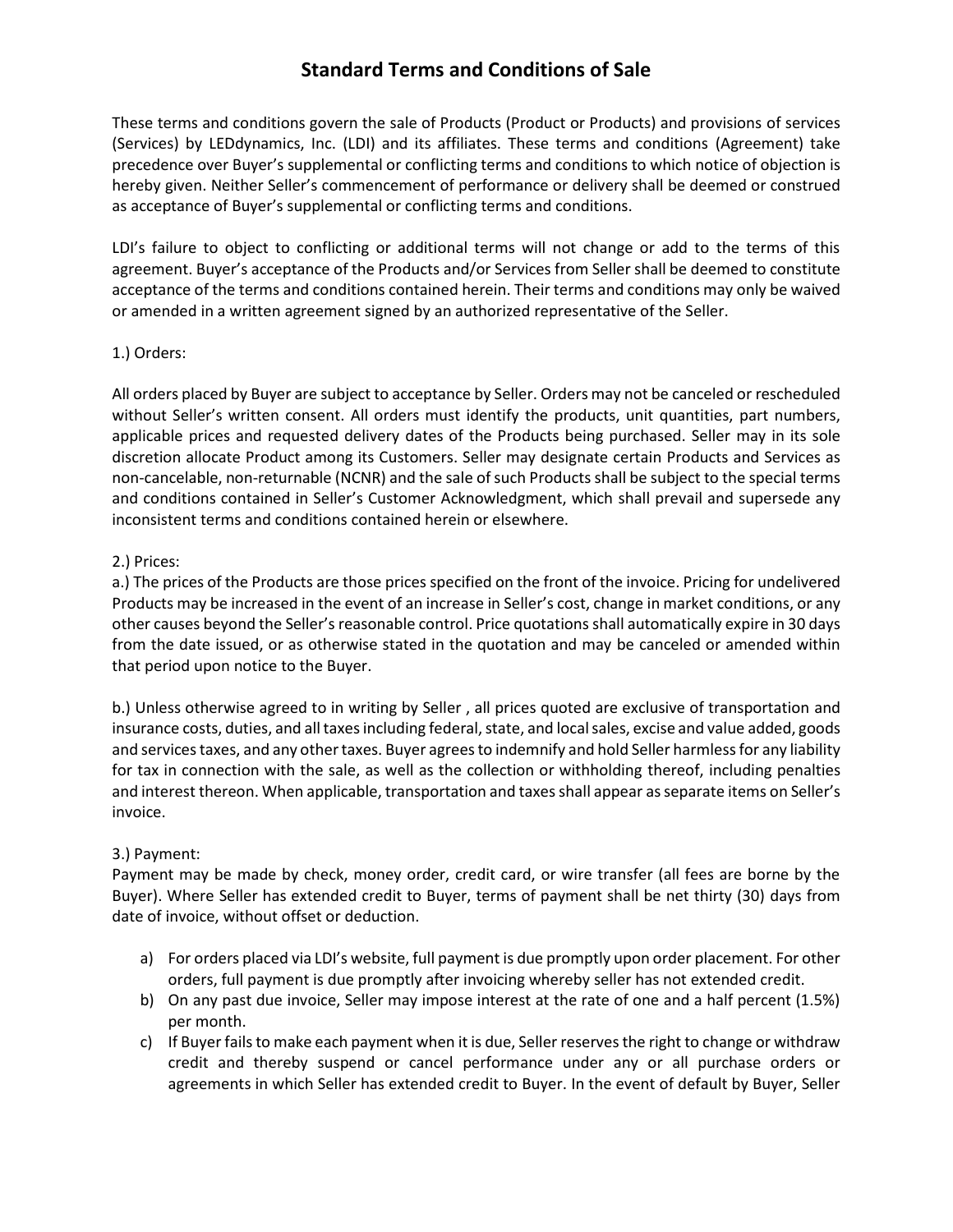shall be entitled to costs, fees, and expenses, including but not limited to recovery of attorney fees, court costs and fees, and collections costs.

- d) Seller reserves the right to establish and/or change credit and payment terms extended to Buyer when, in Seller's sole opinion, Buyer's financial condition or previous payment record warrants such action. Further, on delinquent accounts, Seller shall not be obligated to continue performance under any agreement with Buyer.
- e) Any payment received from Buyer may be applied by Seller against any obligation owing from Buyer to Seller, regardless of any statement appearing on or referring to such payment, without discharging Buyer's liability from any additional amounts owing from Buyer to Seller, and the acceptance by Seller of such payment shall not constitute a waiver of Seller's right to pursue the collection of any remaining balance.

## 4.) Delivery and Title:

All deliveries will be made FOB Randolph, VT, place of shipment. Title and risk of loss pass to the Buyer upon delivery of the Product to the carrier. Seller's delivery dates are estimates only and Seller is not liable for delays in delivery or for failure to perform due to causes beyond the reasonable control of the seller, nor shall the carrier be deemed an agent of the Seller. A delayed delivery of any part of an Order does not entitle Buyer to cancel other deliveries.

## 5.) Acceptance/Returns:

Shipments will be deemed to have been accepted by Buyer upon delivery of the said shipments to buyer unless rejected upon receipt. Buyer shall perform all inspections and tests Buyer deems necessary as promptly as possible but in no event later than 5 days after delivery of product, at 2which time Buyer will be deemed to have irrevocably accepted the Products. Any discrepancy in shipment quantity must be reported within 5 days after delivery. Buyer may not return Products without a return material authorization (RMA) number. RMA valid for 30 days from the date issued. Buyer may not return NCNR Products. Any product returned by Buyer due to Buyer's error may be subject to a restocking charge equivalent to 100% of the value of such Product as specified in Seller's invoice to Buyer.

#### 6.) Limited warranty:

Seller warrants to Buyer that Products purchased hereunder will conform to the applicable specifications for such products. If Seller breaches this warranty, Buyer's remedy is limited to (at Seller's election) (1) refund of Buyer's purchase price for such Products (without interest), (2) repair of such Products, or (3) replacement of such products; provided that the Products must be returned to Seller, along with acceptable evidence of purchase, within 20 days from date of delivery, transportation charges prepaid. No warranty will apply if the Product has been subject to misuse, static discharge, neglect, accident or modification, or has been soldered.

SAVE AS EXPRESSLY PROVIDED IN THESE TERMS AND CONDITIONS, ALL IMPLIED WARRANTIES, TERMS AND CONDITIONS (WHETHER STATUTORY OR OTHERWISE) ARE EXCLUDED TO THE FULLESTEXTENT PERMITTED BY LAW. IN PARTICULAR, SELLER MAKES NO WARRANTY RESPECTING THE MERCHANTABILITY OF THE PRODUCTS OR THEIR SUITABILITY OR FITNESS FOR ANY PARTICULAR PURPOSE, NON-INFRINGEMENT OF THIRD PARTY RIGHTS AND WARRANTIES AGAINST LATENT DEFECTS.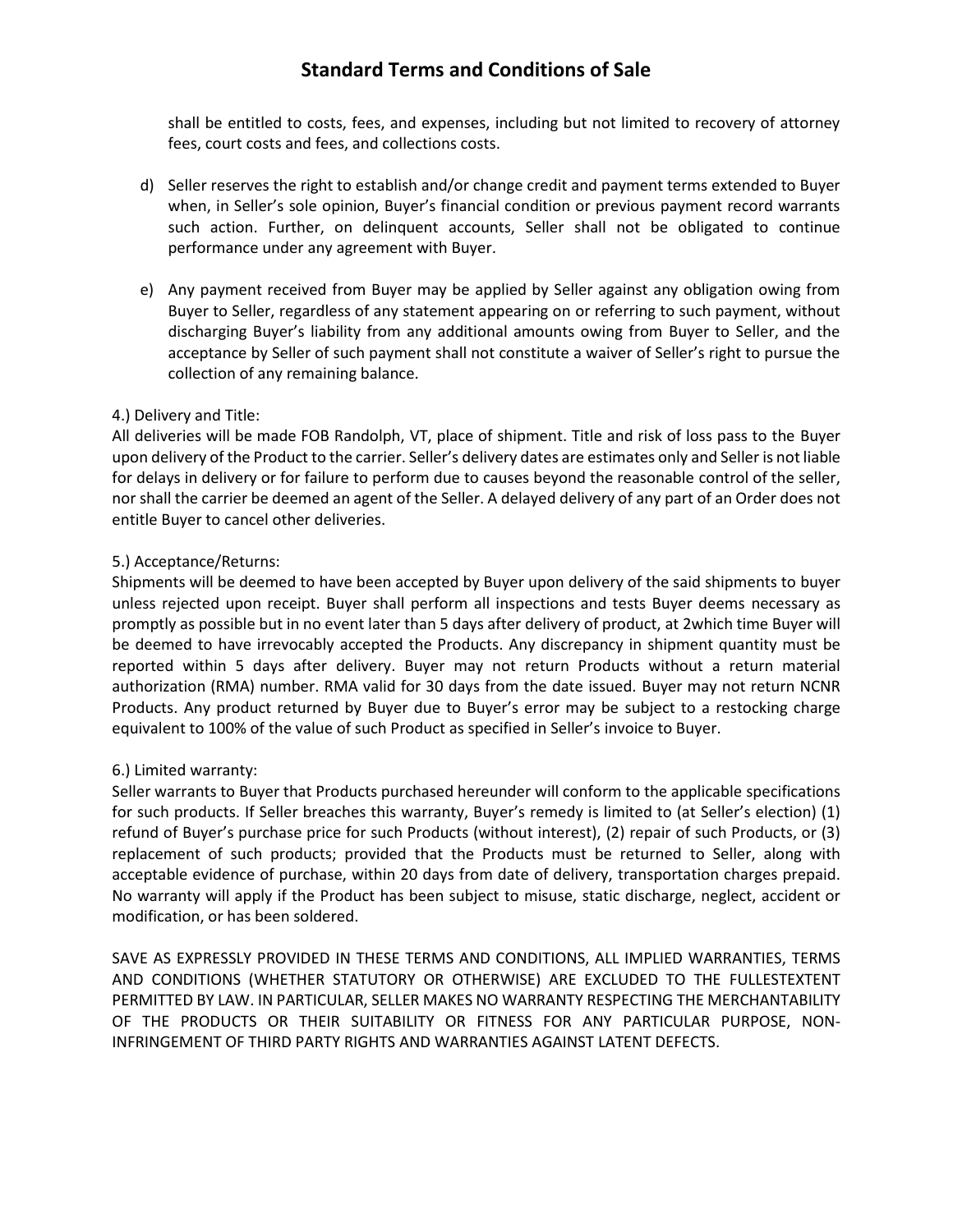#### 7.) Limitation of Liabilities:

Buyer shall not be entitled to, and Seller shall not be liable for loss of profits or revenue, promotional or manufacturing expenses, overheads, business interruption cost, loss of data, removal or reinstallation costs, injury to reputation or loss of buyers, punitive damages, IPR infringement, loss of contracts or orders or any indirect, special, incidental, or consequential damages of any nature. Buyer's recovery from Seller for any claim shall not exceed the purchase price paid for the affected products irrespective of the nature of the claim whether in contract, tort, warrant, or otherwise.

Buyer will indemnify, defend, and hold Seller harmless from any claims based on (1) Seller's compliance with Buyer's designs, specifications, or instruction, (2) modification of any products by anyone other than seller, or (3) use in combination with other products.

## 8.) Export Control:

Buyer certifies that it will be the recipient of the Products to be delivered by Seller. Buyer acknowledges that the Products are subject to the export/import control laws and regulations of various countries, including the Export Administration Laws of the United states. Products sold by Seller cannot be transferred, sold, or re-exported to any part on the Entity List or Restricted Person List of the U.S. Department of Commerce Bureau of Industry and Security, any party designated by the U.S. Treasury Department's Office of Foreign Assets Control, and any party debarred or sanctioned for proliferation or terrorism reasons by the U.S. State Department.

## 9.) Use of Products:

Products sold by Seller are not designed, intended, or authorized for use in life support, life sustaining, nuclear, or other applications in which the failure of such Products could reasonably be expected to result in personal injury, loss of life, or catastrophic property damage. If Buyer uses or sells the Products for use in any such applications: i.) Buyer acknowledges that such use or sale is at Buyer's sole risk; ii.) Buyer agrees that Seller is not liable, in whole or in part, for any claim or damage arising from such use; and iii.) Buyer agrees to indemnify, defend, and hold Seller harmlessfrom and against any and all claims, damages, losses, costs, expenses, and liabilities arising out of or in connection with such use or sale.

## 10.) Limitation Period:

No action by Buyer may be brought at any time for any reason against Seller more than twelve (12) months after the facts occurred upon which the cause of action arose.

## 11.) Force Majeure:

Seller is not liable for failure to fulfill its obligations for any accepted Order or for delays in delivery due to causes beyond Seller's reasonable control including, but not limited to natural or artificial disaster, riot, war, strike, delay by carrier, shortage of Product, acts of terrorism, delays in transportation, or inability to obtain labor, materials or Products through its regular sources, which shall be considered as an event of force majeure excusing Seller from performance and barring remedies for non-performance. In an event of force majeure condition, the Seller's time for performance shall be extended for a period equal to the time lost as a consequence of the force majeure condition without subjecting Seller to any liability or penalty. Seller may, at its option, cancel the remaining performance, without any liability or penalty, by giving notice of such cancellation to Buyer.

#### 12.) Technical Assistance or Advice:

If technical assistance or advice are offered or given to Buyer, such assistance or advice is given free of charge and only as an accommodation to Buyer. Seller shall not be held liable for the content or Buyer's